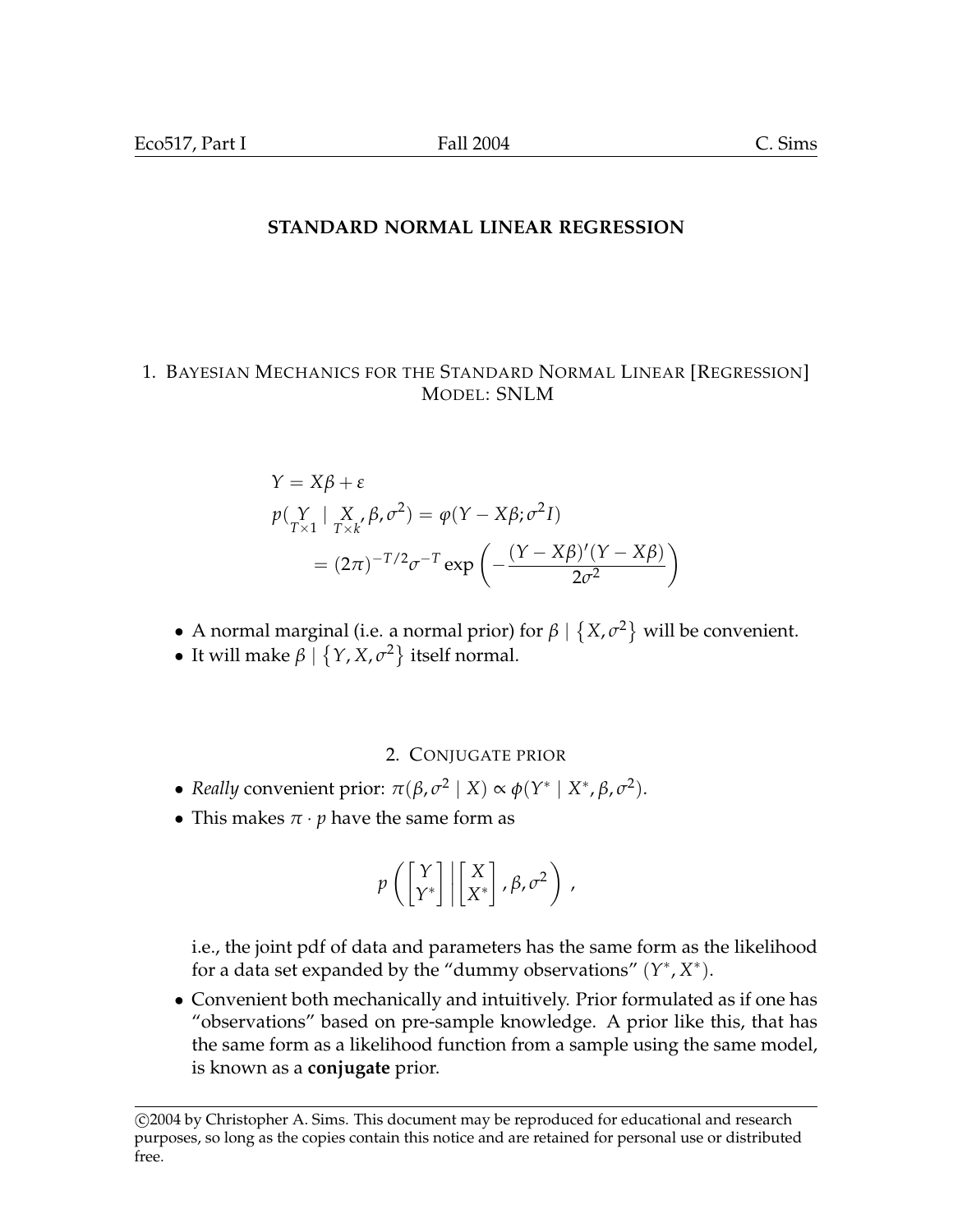# 3. Marginal for  $\sigma^2$ , assuming dummy observations in  $Y$ ,  $X$

$$
u(\beta) = Y - X\beta
$$

$$
\hat{\beta} = (X'X)^{-1}X'Y, \text{ the OLS estimator}
$$

$$
\hat{u} = u(\hat{\beta})
$$

$$
v = 1/\sigma^2
$$

$$
s^2 = \hat{u}'\hat{u}
$$

#### 4. POSTERIOR

$$
\sigma^{-T} \exp\left(-\frac{\hat{u}'\hat{u} + (\beta - \hat{\beta})'X'X(\beta - \hat{\beta})}{2\sigma^2}\right) d\beta d\sigma
$$
  
\n
$$
= \sigma^{-T} \exp\left(-\frac{\hat{u}'\hat{u}}{2\sigma^2}\right) (\sigma^k |X'X|^{-\frac{1}{2}})
$$
  
\n
$$
\sigma^{-k} |X'X|^{\frac{1}{2}} \exp\left(-\frac{(\beta - \hat{\beta})'X'X(\beta - \hat{\beta})}{2\sigma^2}\right) d\beta d\sigma
$$
  
\n
$$
\propto \sigma^{-T+k} |X'X|^{-\frac{1}{2}} \exp\left(-\frac{\hat{u}'\hat{u}}{2\sigma^2}\right) \varphi(\beta - \hat{\beta}; \sigma^2(X'X)^{-1}) d\beta d\sigma
$$
  
\n
$$
\propto v^{(T-k)/2} \exp\left(\frac{\hat{u}'\hat{u}}{2}v\right) \varphi(\beta - \hat{\beta}; \sigma^2(X'X)^{-1}) d\beta \frac{dv}{v^{3/2}}.
$$

# 5. Integrating to get the marginal on  $v=1/\sigma^2$

Integrating this expression w.r.t. *β* and setting  $\alpha = \hat{u}'\hat{u}/2$  gives us an expression proportional to

$$
v^{(T-k-3)/2} \exp\left(-\frac{\hat{u}'\hat{u}}{2}v\right) dv \propto \alpha^{(T-k-1)/2} v^{(T-k-3)/2} e^{-\alpha v} dv,
$$

which is a standard  $\Gamma((T-k-1)/2, \alpha)$  pdf. Because it is  $v = 1/\sigma^2$  that has the gamma distribution, we say that  $\sigma^2$  itself has an **inverse-gamma** distribution.

6. MARGINAL ON *β*

Rewrite the likelihood:

$$
v^{(T-3)/2} \exp \left(-\frac{1}{2}u(\beta)'u(\beta)v\right) dv d\beta.
$$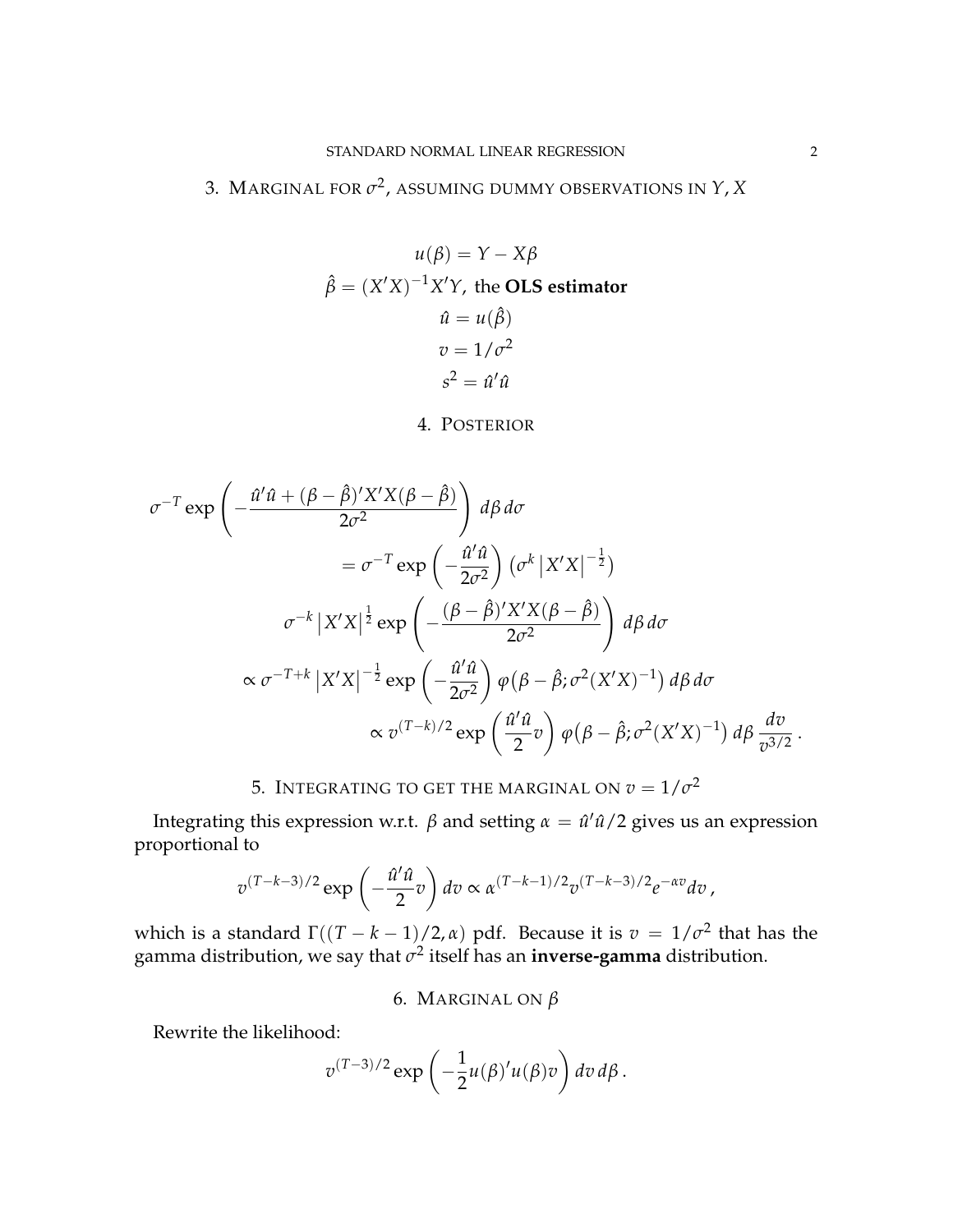As a function of *v*, this is proportional to a standard Γ ¡  $(T-1)/2, u(\beta)'u(\beta)/2)$ pdf, but here there is a missing normalization factor that depends on *β*. When we integrate with respect to *v*, therefore, we arrive at

$$
\left(\frac{u(\beta)'u(\beta)}{2}\right)^{-(T-1)/2}d\beta \quad \propto \quad \left(1+\frac{(\beta-\hat{\beta})'X'X(\beta-\hat{\beta})}{s^2}\right)^{-(T-1)/2}d\beta\,.
$$

7. REMARKS ON THE MARGINAL PDF FOR *β*

$$
\alpha \text{ multivariate } t_n(0, (s^2/n)(X'X)^{-1})
$$
  
( $n = T - k - 1$ : the **degrees of freedom**)  
 $\beta_i \sim t_n(\hat{\beta}, s_\beta^2), s_\beta^2 = (s^2/n)(X'X)_{ii}^{-1}$ 

General form of the *tn*(*µ*; Σ) pdf, with argument *ξ*:

$$
\frac{\kappa |\Sigma|^{-1/2}}{\left(n+\xi'\Sigma^{-1}\xi\right)^{(n+k)/2}}
$$

where the normalizing constant  $\kappa$  is given by

$$
\frac{\Gamma((n+k)/2)}{\pi^{n/2}\Gamma(n/2)}
$$

#### 8. CHOOSING A PRIOR

The most common framework for Bayesian analysis of this model asserts a prior that is flat in *β* and  $log \sigma$  or  $log \sigma^2$ , i.e.  $d\sigma/\sigma$  or  $d\sigma^2/\sigma^2$ . However, there are arguments in favor of other improper priors as a starting point, most prominently for using *dσ*/*σ k*+1 . This latter is the prior to which the reasoning behind **Jeffreys priors** leads. Jeffreys himself, though, favored the *dσ*/*σ* prior for this model. You are not expected for this course to learn how Jeffreys priors are derived. We will assume the prior has the form  $d\sigma/\sigma^p$ , then discuss how the results depend on *p*.

#### 9

The prior arising from the multivariate Jeffreys analysis,  $p = k + 1$ , therefore gives a Γ(*T*/2, *α*) pdf for *v*, regardless of *k*. The prior more usually called a Jeffreys prior, *dσ*/*σ*, produces a Γ((*T* − *k*)/2, *α*) distribution for *v*. The number *T* − *k* is what is in this model called the **degrees of freedom**. Note that unless there are positive degrees of freedom, the *X'X* matrix will not be invertible, the prior times the likelihood will therefore not be integrable in  $β$ , and the derivation we have just given does not